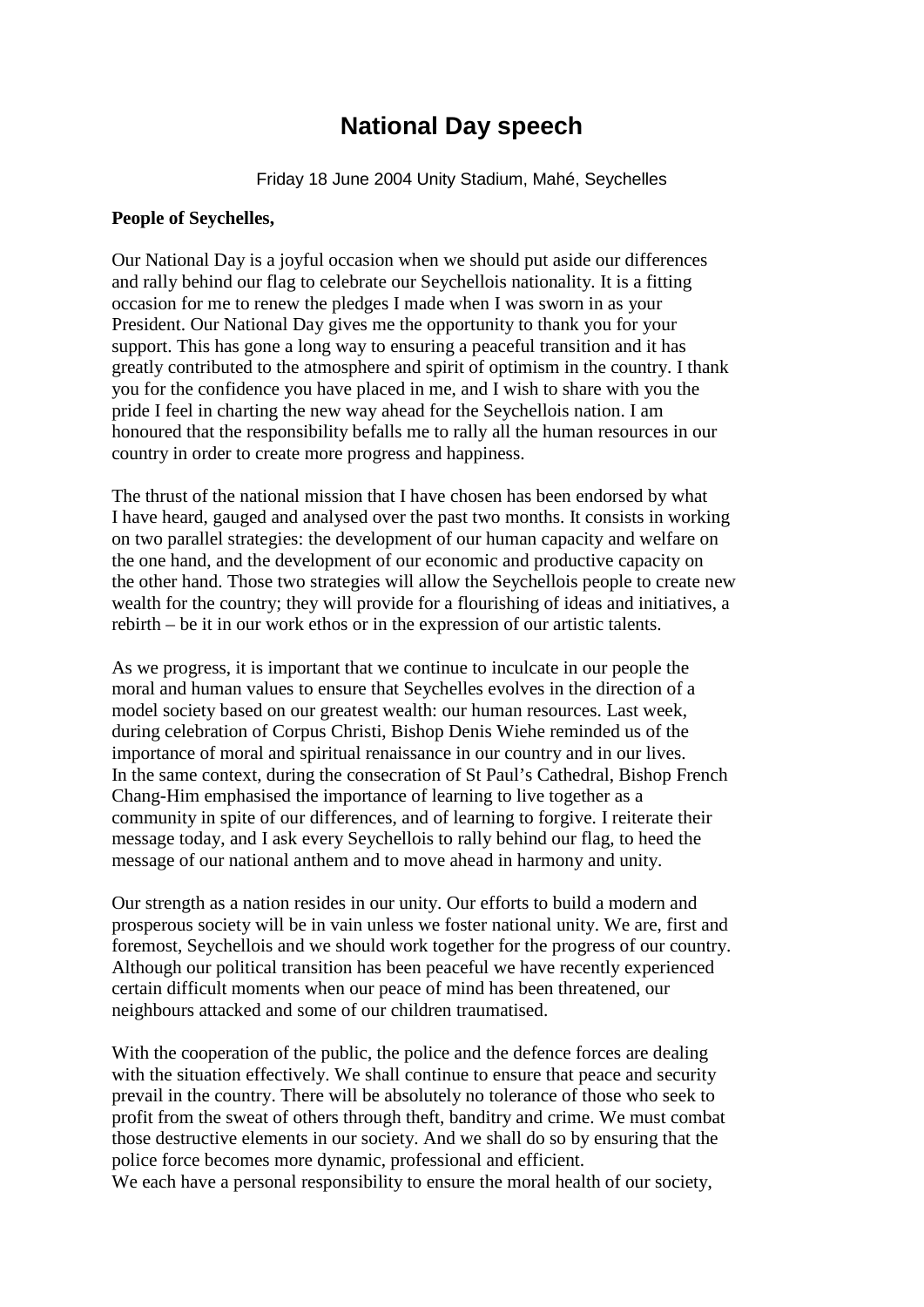and that we inculcate good values in our youth and children. A nation that is sound of mind and spirit and in good health has a greater capacity for self-development and consequently can better participate in the development of the country. It is for this reason that human development is an integral part of our strategy. Our people must be prepared to overcome the new challenges of these modern times. And we have to teach our youth that work is a noble way to contribute to the progress of the country.

We have reached a phase in our development where government is gradually relinquishing its role in business and trading to the private sector. As we make progress in this process, we shall look to the private sector to support us in our social and moral mission for the people of Seychelles. This is the only way forward, and the only way that we can achieve a real partnership.

With this in mind we shall be setting up very soon a Joint Economic Council whereby the private sector and government will be able to exchange ideas in the interest of economic progress and the continued welfare of the people of Seychelles. In this regard and in the spirit of the commitments I made on my inauguration, we are working on a strategy which aims at bringing more comfort to our daily lives, at creating a better business environment and, above all, at putting in place mechanisms to ensure a gradual reduction in the cost of living. This does not depend only on me or my government. It concerns all stakeholders in the private sector as well as each one of us.

Our achievements so far are due to the efforts of all Seychellois workers. It is right that we should rejoice at the results we have achieved and that we should come together to pledge our commitment for even greater achievements in the future. I have not always seen eye to eye with my interlocutors in the consultations that we have had in the past two months. What is important however is the fact that the core values of mutual respect and tolerance always guided our deliberations. This is vital if we are to achieve the desired results. It was with this in mind that I stated in April that "consultations" would be an integral part of my government.

Consultations, however, require a commitment on all sides to ensure that tangible results are achieved. In exchange for what government has to offer, I expect that the private sector will in return contribute more to the welfare and wellbeing of the Seychellois people, especially for the upcoming generation.

Last year, government introduced a macro-economic reform programme, whose main aims were to redress the economy, limit budget deficit, rationalise expenditure and encourage greater participation of the private sector in the economy.

There is now more fiscal discipline; we have managed to reduce excess liquidity in the system, and there has been less 'demand pressure' on the economy. However, during the same period, the economy has slackened especially in key productive sectors like tourism. This has had a negative impact on job creation and the availability of hard currency in the system. Moreover, while the cost of living in Seychelles has increased, our foreign competitors in the tourism industry have brought down their prices in order to attract more visitors.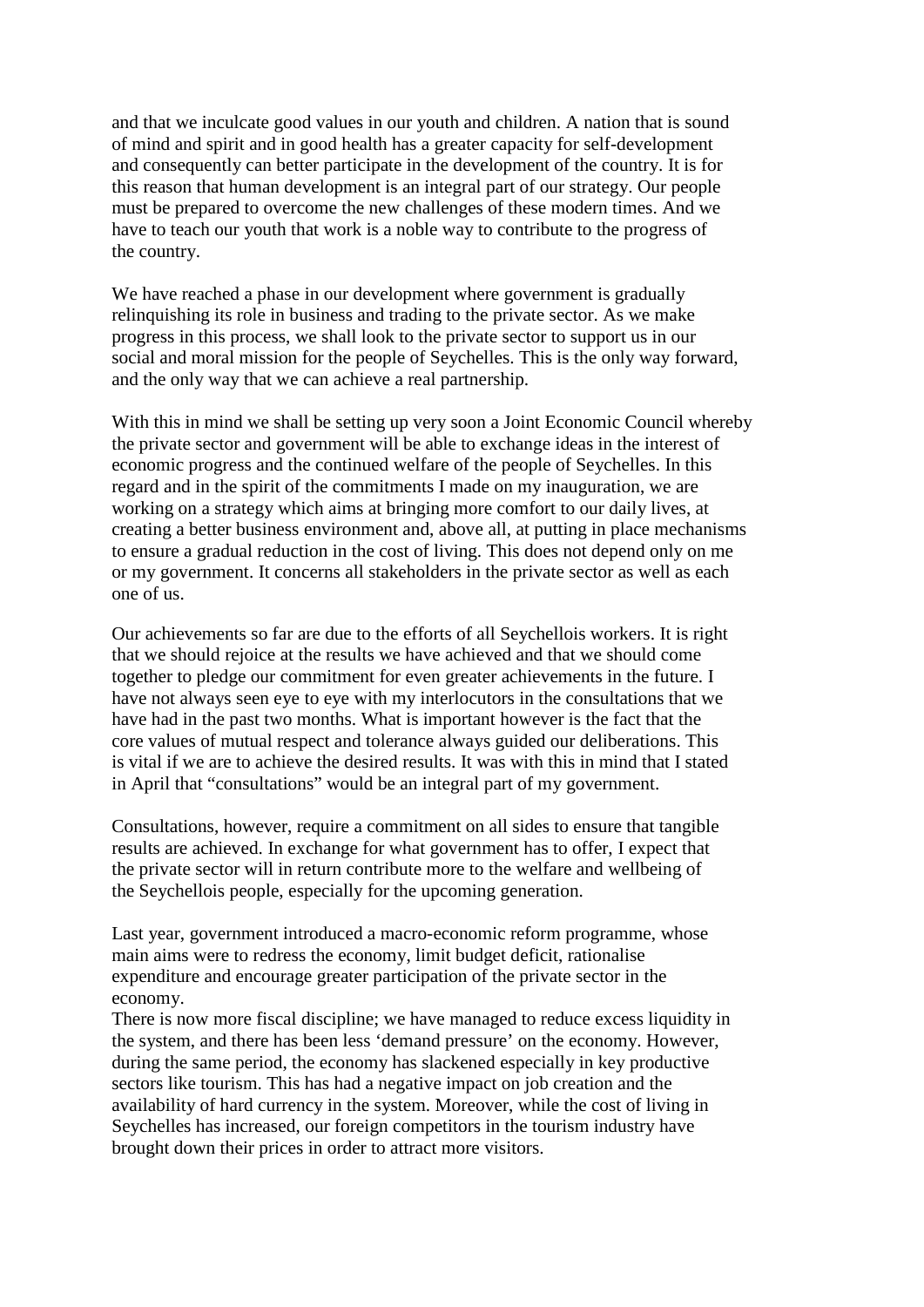Given our current difficulties, there are three key elements that require urgent attention. They are: (a) the cost of living; (b) the cost, and the facilitation, of doing business in the country; and (c) the daily frustrations which tend to complicate life and hinder the activities of, particularly, small and medium entrepreneurs.

I intend to address them in three different phases through the implementation of measures requiring (i) immediate action as from next month; (ii) medium-term measures from September 2004 and January 2005; and (iii) longer-term measures from June 2005. The implementation of those measures will allow us, on the one hand, to offer the necessary incentives to those sectors which contribute to wealth creation and, on the other hand, to start implementing an important component of the economic reform which we announced last year: the gradual liberalisation of the economy.

This is in line with the declaration I made two months ago that government will withdraw from doing business and will become, more and more, a facilitator, leaving the engine of economic growth in the hands of the private sector. The government has put in place a solid infrastructure and empowered the Seychellois people with the necessary tools so that they can ably participate in wealth creation. For every programme or series of measures to be implemented, we shall see to it that those tools are used for the purposes for which they were meant. There should be no abuse or favouritism and we need to ensure that we achieve the results we are looking for. Likewise, there should be no place for mediocrity, wastage, lethargy and unprofessional conduct.

People of Seychelles, our two most important industries are tourism and fisheries. They depend on foreign partners and customers. Let us not play politics with those two key sectors which are our very lifeline. As far as the tourism industry is concerned, we are introducing a package which will have a bearing on all the stakeholders in the industry. These include the small to the large hotels, the DMCs, the car hire operators, the taxi drivers, the restaurants, the hirers of leisure boats, the dive centres etc. The package will comprise incentives in such areas as social security, work permits and importation of vehicles. It will also include measures concerning the importation of necessities for the industry, and the retention of hard currency.

At the same time we will establish a "tourism standards board", which will work closely with both the industry and the Ministry of Tourism in order to ensure that the incentives and concessions given are properly utilised so as to enhance the quality of our product and service, and make Seychelles a competitive destination. Stakeholders in the tourism industry should make use of these incentives and concessions to ensure the development of the industry itself, and bring about the desired results. For example, we shall be looking for better training schemes for our young people, more scope in job creation, and a programme for the localisation of posts.

We expect the private sector to play a greater role alongside STMA and Air Seychelles in marketing our destination. Furthermore, it should use these incentives to create a product that will enhance the experience of visitors to Seychelles and encourage them to return. The tourism industry is a serious and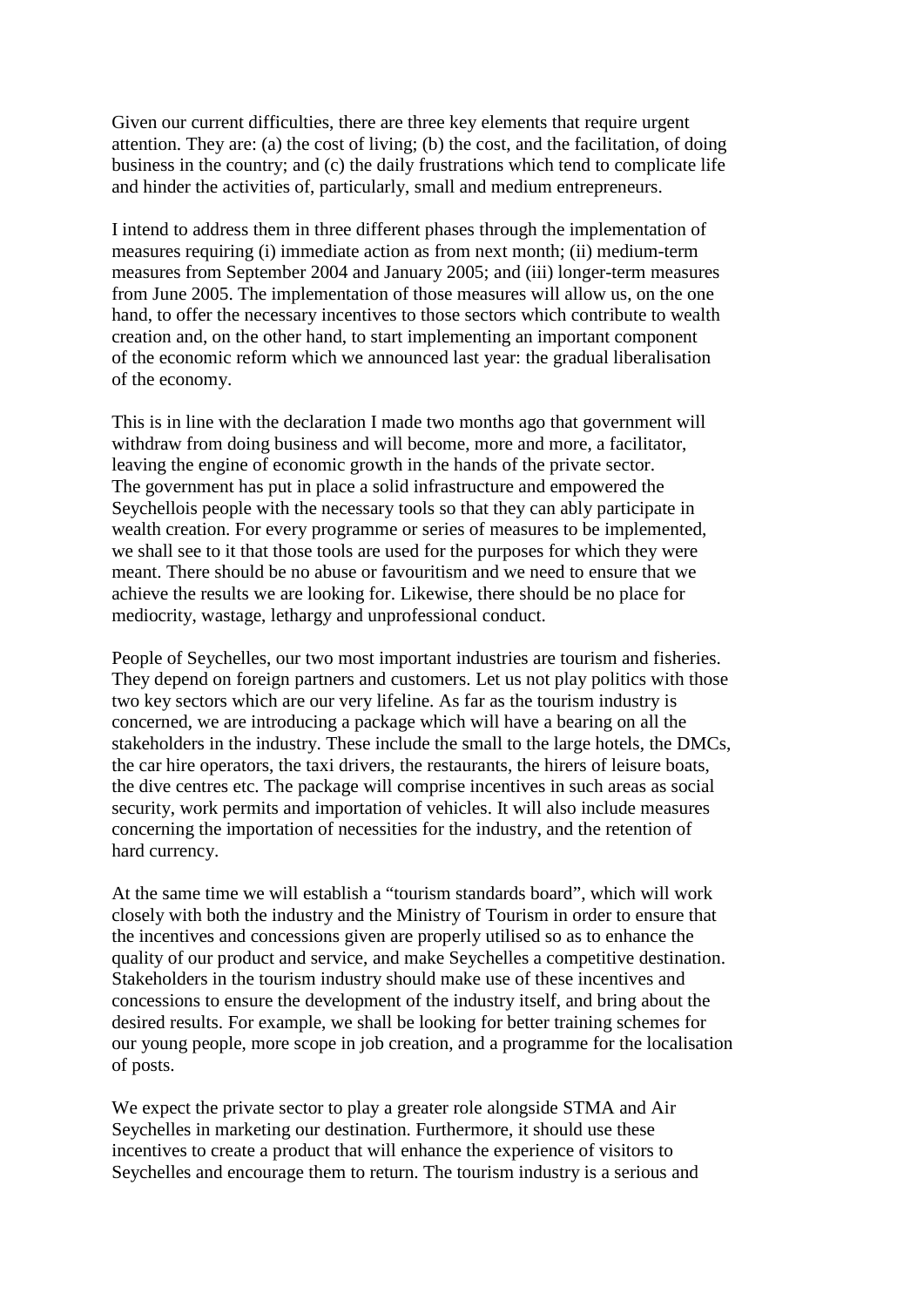delicate industry where you reap what you sow. Let us therefore put our house in order and polish our reputation in the marketplace. And let us not speak ill of ourselves and our country.

With regard to agriculture and fisheries, these are two sectors that have the potential to contribute more to national food security and to our export capacity. With a view to encouraging productivity in farming and fishing, I shall be reviewing the business tax on farmers and fishermen with the intention of introducing a more advantageous system for them as from 1 January 2005. We are also ensuring that farmers and fishermen have access to various items vital to their work. Trades tax on a number of those essential items is being reduced. We also want to boost local production of livestock, especially of poultry, and generally give impetus to agriculture and fisheries.

However, we need to monitor closely this whole process to ensure that we obtain the desired objectives – that consumers get good products and service and that there is no abuse.

Government recognises that the key to redressing and strengthening the economy is to promote the development of the private sector and to encourage investment. We need to put in place procedures to ensure that all those who wish to do business and contribute to the economy can do so without impediments, and with the maximum of responsibility and discipline.

Government will review the procedures for the allocation of foreign exchange by commercial banks with a view to assisting as much as possible the small entrepreneurs. The new strategy includes promoting the development of cottage industries. The cottage industry policy will be launched on 1 July 2004. It will be of particular benefit to families, especially the female members of the household who are not in formal employment. Government will help them set up their small domestic enterprises – according to a set of criteria (e.g. hygiene) – through the necessary training or the provision of micro-loans. The activities of the cottage industry will contribute to the growth and diversification of our economy, as well as to the reduction of unemployment. In order to assist small businesses better, we will increase their tax-free allowance from R24,000 to R48,000 per year. That means that as from January 2005, businesses that make a profit of under R48,000 will not pay taxes.

As per our reform programme, the process of economic liberalisation will be set in motion as from next month. We shall do so through the adoption of a series of measures, such as the liberalisation of trade, a reduction in the price of goods, privatisation, and certain structural and administrative reforms.

With a view to encouraging the greater participation of the private sector in trade, government will start reducing the list of commodities which are presently under the monopoly of the SMB. As of 1 July 2004, the SMB will retain monopoly on only seven categories of commodities. However, for the time being, the importation of certain commodities will continue to be controlled. Restriction will be lifted on their importation in January 2005, but it will be accompanied by higher import tariffs in order to protect domestic jobs and production.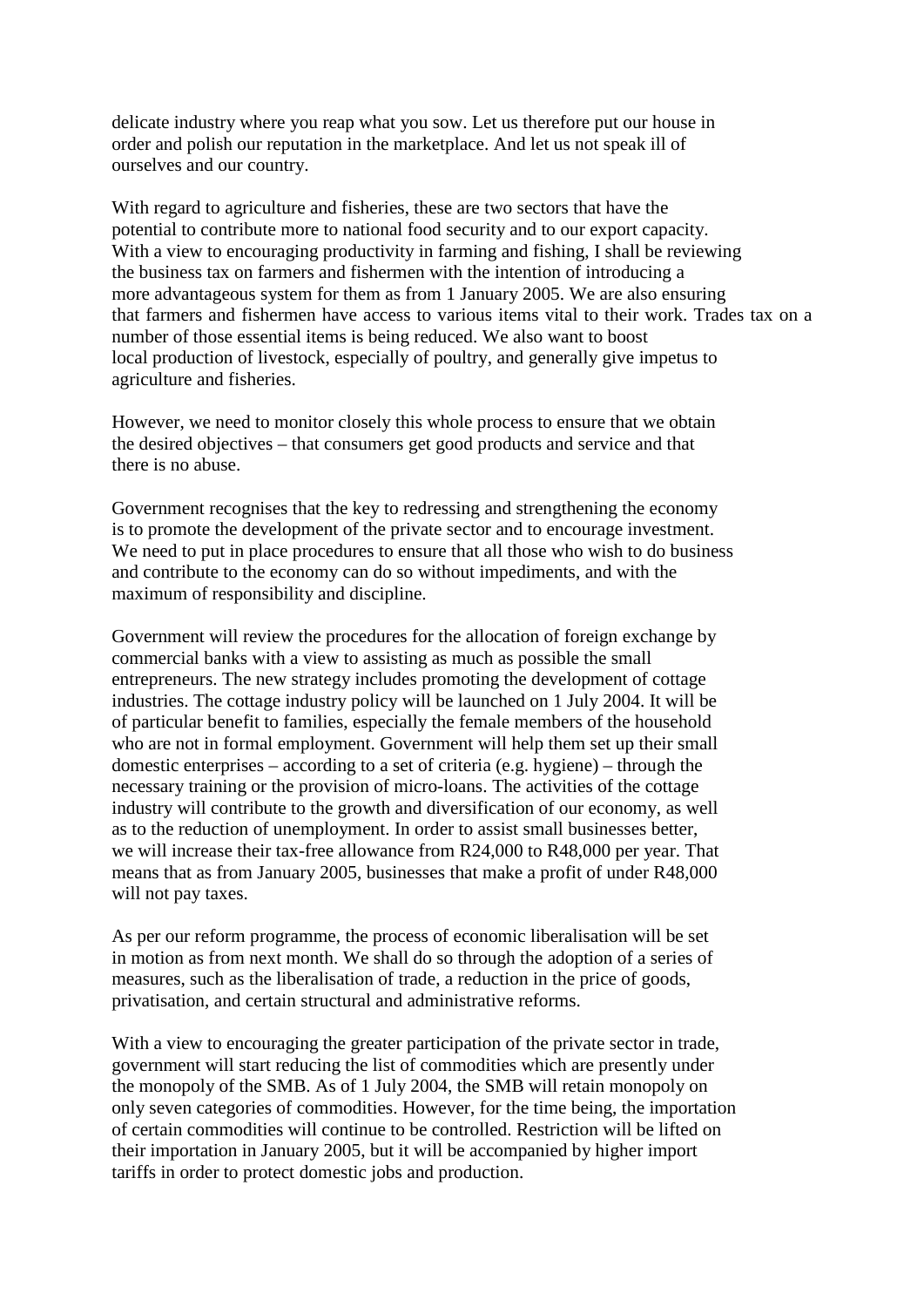The cost of living is a matter of preoccupation for all of us. The reduction in trades tax, which will come in effect in January 2005, will help to bring it down. Nevertheless the government has already instructed the Seychelles Marketing Board to review the price of goods it imports. Prices will be revised downwards in two phases: next month and in September. It is the intention for SMB to revert to its original role of anchoring prices and ensuring the availability of essential commodities. The existing system of import permits will be phased out over the next 12 months. As of 1 July 2004, import permits will no longer be required for the majority of imported goods. However, they will be maintained for goods which are imported for sale. As of the same date, individuals will not need an import permit to import or receive items from abroad destined for their personal usage, provided that such items do not fall in the category of offensive, restricted or illegal goods.

On a separate but related note, we are putting in place a more professional and customerfriendly system at the airport to encourage inbound travellers to be more responsible and honest. The majority of people who travel are aware of the legal limits of their allowances on entry to Seychelles. We rely on them not to abuse the system. However, strong action will be taken against those who make false declarations to the customs authorities. Privatisation is a fundamental component of our liberalisation programme. In the next 12 months, we are going to put in place a programme which will involve, *inter alia*, a number of production units of the SMB, as well as certain other parastatals. We shall proceed in a transparent and well-organised manner, through the creation of a National Tender Board, allowing every Seychellois to participate in the exercise. We will avoid a situation where everything is taken by a few. We will also ensure that Seychellois workers do not lose their jobs as a result and we will continue to empower all our people to participate in the economy of their country.

We will continue to seek solutions to improve our welfare, to make life easier and happier, including in retirement. As previously announced, we shall be setting up a new pension scheme. It should cover all Seychellois workers in the country – both in the public and in the private sector.

Between July and December of this year we shall be carrying out consultations with all stakeholders with a view to implementing this scheme as soon as feasible. As part of the process of liberalisation and administrative and structural reforms, we are considering a number of options for making Port Victoria more efficient and productive. We envisage, for instance, the creation of a new Port Authority which will make Port Victoria more competitive and provide better service. We can expect more revenue and the creation of jobs as a result of those changes. Government is also presently considering options to allow Seychellois to open foreign exchange accounts in local banks. As we progress in our discussions with the commercial banks, we shall announce the procedures for this. In fiscal policy there will be reforms concerning trades tax. In July 2004 trades tax on a number of items used in the artisanal sector, in agriculture, fisheries and in small enterprises, will be reduced.

And as announced within the framework of the economic reforms last year, there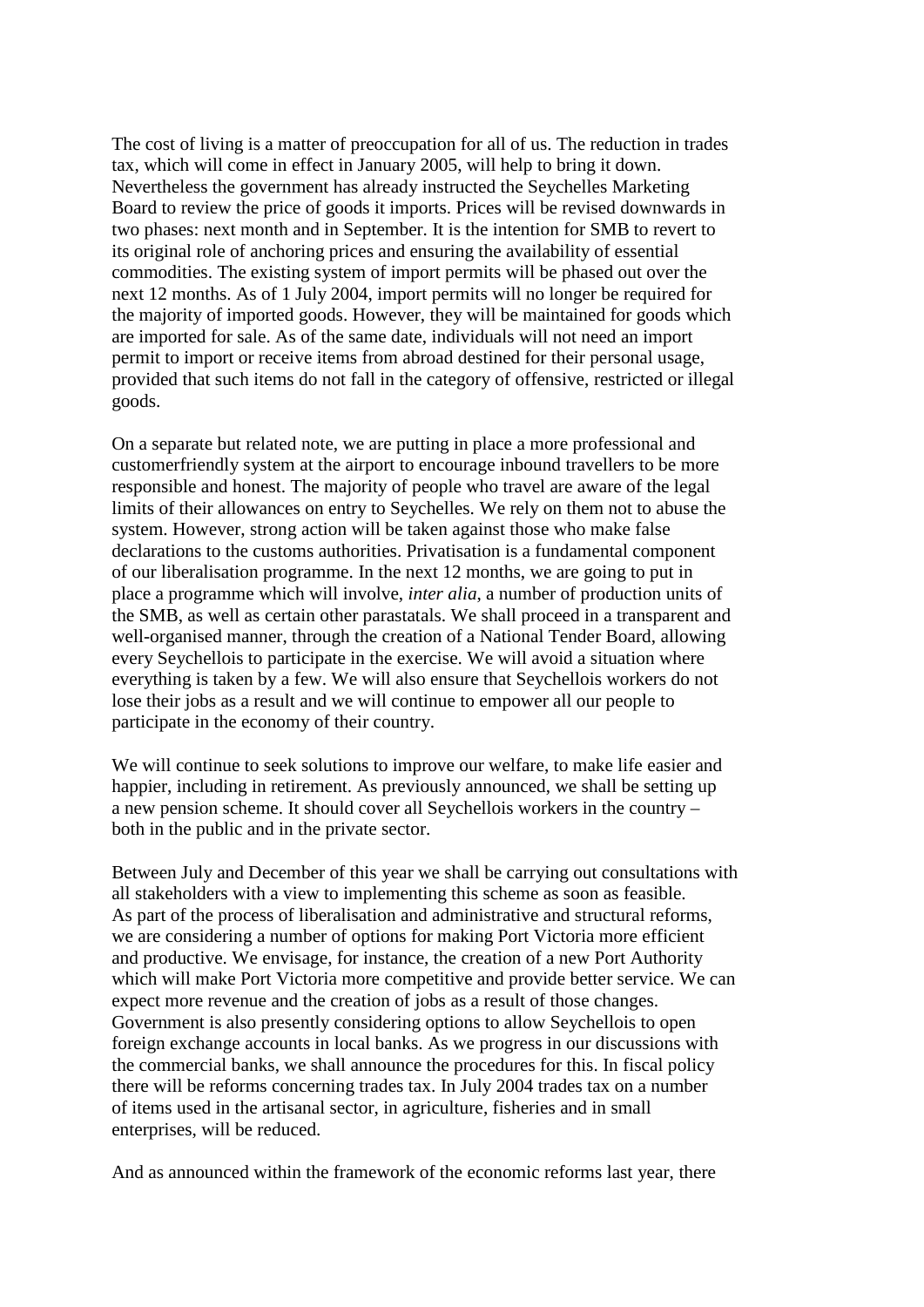will be reductions in trades tax on the majority of goods from January 2005, according to the schedules published in the Trades Tax Regulations, 2003. Regarding monetary policy, a bill to make the Central Bank an independent institution is to be presented to the National Assembly soon. The Central Bank has a key role to play in stabilising the economy and guaranteeing long-term growth.

will amend our legislation on financial institutions, as well as legislation concerning money laundering. We will introduce legislation against the financing of terrorism, in line with international norms.

Our efforts to put in place the requisite instruments and institutions to encourage progress and prosperity continue.

I am restructuring certain government ministries and departments to strengthen economic planning and the development and promotion of industries and business.

We have instituted the Small Enterprise Promotion Agency (SENPA) to enhance the promotion of small enterprises locally. SIBA, for its part, has made much progress in the promotion of international business. As part of the reforms I am undertaking, the Ministry of Industry and International Business will be abolished on 1 July 2004. At the same time, the Department of Economic Planning, which already exists in the President's Office, will be restructured and transformed into a ministry. One of the key roles of this ministry is the economic planning of Seychelles in the medium and long term. It will also be responsible for industries, information technology, telecommunications and statistics. I intend to set up, under the aegis of the new Ministry of Economic Planning, an Economic Commission. It will include economists from government and the private sector, and, if need be, one or two international experts. This commission will work on a plan and strategy of economic development for the next 10 years. Its preliminary report will be submitted to me before the end of the year.

It is also my intention to create in the President's Office a Seychelles Bureau of Investment. The role of this bureau is to promote investor confidence in our economy, as well as facilitate procedures for doing business. By "investors", I should stress that I mean Seychellois as well as foreigners! One of the major tasks of the Seychelles Bureau of Investment will be the preparation of a new Investment Code. This new code should prove to be a key instrument for the promotion of business in Seychelles and make us more "investor- friendly". It is in government's interest to improve its method of functioning so that we can give a better service to the people. We have adopted a Code of Conduct and Ethics for public sector employees. It is a project that we started in 2001 when we promised the people of Seychelles a better customer service in the public sector. We shall be introducing a mechanism which will provide for the declaration of assets by all senior government officials. I shall also institute in the President's Office an Audit Committee, the role of which will be to ensure that there is no abuse of state resources and assets.

People of Seychelles, all this forms part of our plans for our country and for our people. It is a plan which enables each and every one of us to visualise our role in and our contribution to the construction of the future of our nation. Where are we headed to with those new measures? Which direction do we want to take with those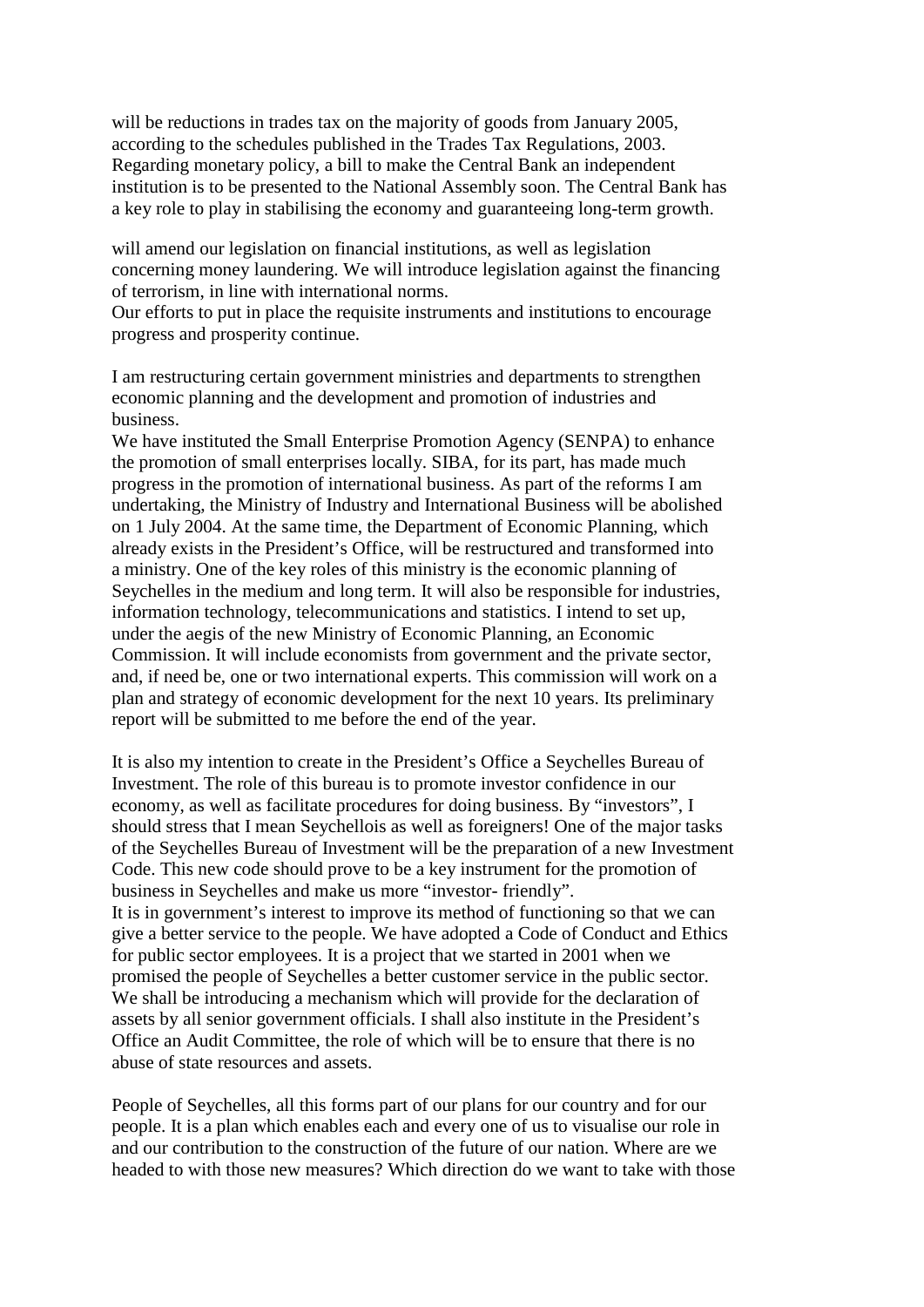new economic empowerment tools?

Our destination is clear: we should work harder, we should be more productive in order to live a happier life in the beautiful little country that is ours. The essential objective of the programme we are putting in place is to orientate us on the path our youth have defined in "Aspiration 2013".

It is a programme which is being constructed on the foundation we have laid for our country and on the success we have achieved up to now, so that we can bequeath to the new generation a better Seychelles.

A reinvigorated economy will bring more benefits and opportunities to our young people so that they can go even further. However, to have any real meaning, such a programme has to be closely linked with the wellbeing of all our people. Measures and strategies divorced from the human element have no real sense. I cannot do it alone. I need the support of every one of you to make this programme work and to achieve the results that we all hope for. I shall continue to meet and discuss with as many people as I can so that we can identify solutions to our problems and take our country to greater heights. As our economy improves, we shall accord even more attention to such crucial sectors as health, education, social services and housing.

Recently we signed an agreement for a new housing project on the new reclaimed land. I would like today to reiterate my government's commitment to our housing policy. We must, however, be realistic and reasonable. We should understand that the state cannot do everything. Each one of us must assume his or her responsibilities.

People of Seychelles, many things are happening in our country but we cannot do everything at once. Our priorities can only be addressed through patience and our collective efforts. Change for the sake of change is easy to talk about; but a programme of real change which will have a bearing on the lot of every Seychellois requires planning, time and resources.

It is for this reason that we are offering incentives and concessions to the productive sectors of our economy so that they may, in turn, contribute to the creation of more wealth, employment and productivity. This will allow us to put in place better training programmes in different fields for our young people so that they can contribute to the progress of the country. Our country has everything to gain by empowering our youth. Let us not look upon them as a problem, but as a solution. Let us involve them more in our efforts to better our economy and our society.

Earlier today, in Germany, two young Seychellois participated in the keel-laying ceremony of our second tanker – the Seychelles Pioneer. Those two young people – Helena Sims and Ron Nicette – respectively best Polytechnic student and best student of the School of Maritime Studies for 2003 were the representatives of the youth of Seychelles to wish Seychelles Pioneer well at the start of her mission to bring more prosperity to our country.

The Seychelles Pioneer will be launched on 13 November 2004 and delivered officially to the government of Seychelles on 7 April 2005. That is not all. The keel